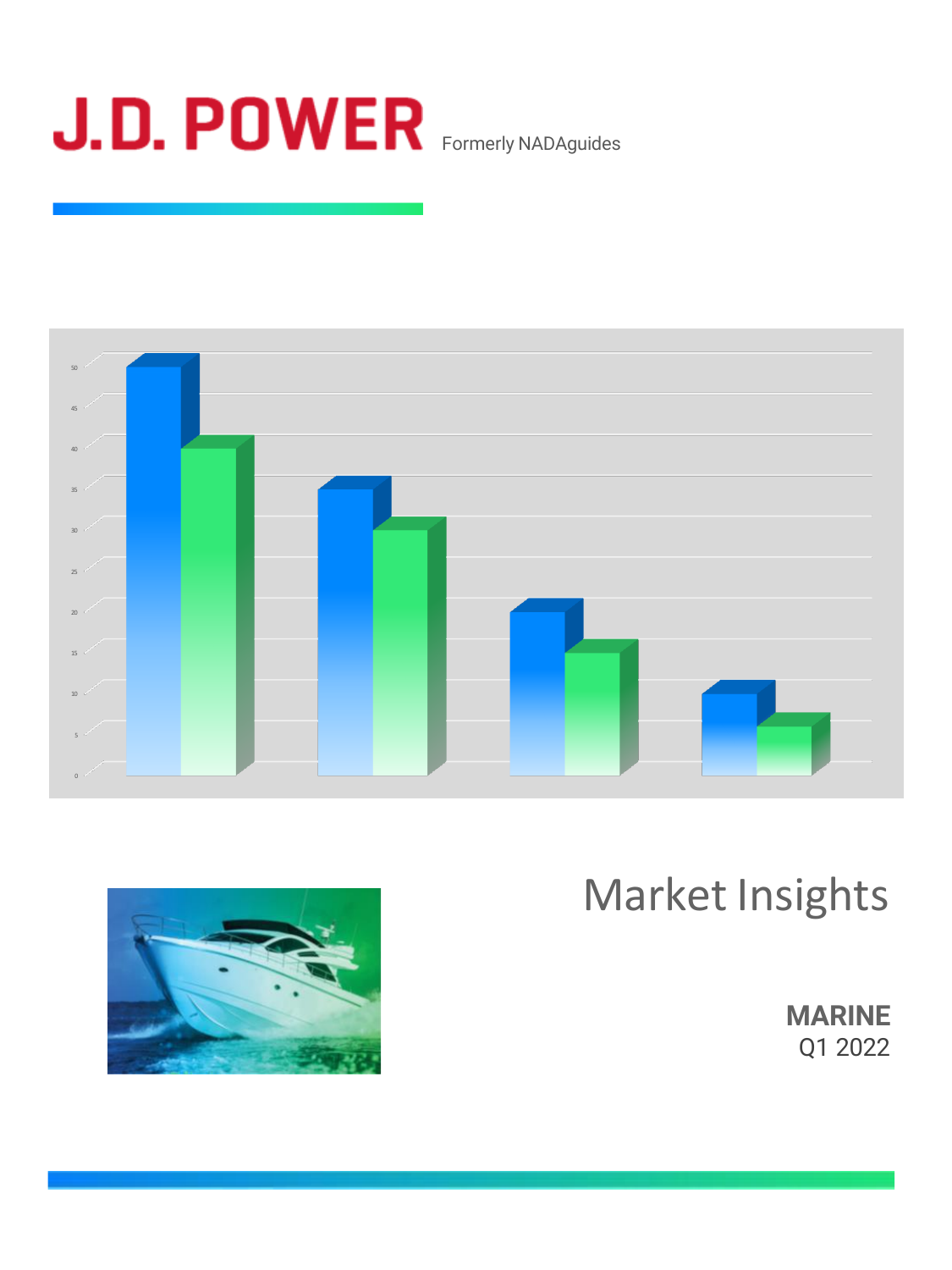## **Marine Market Industry Overview**

As in the previous two years, the marine market saw flat pricing in the winter and early Spring months. The segments we track pulled back slightly in our most recent update but are still comfortably higher than the 4<sup>th</sup> quarter of 2021.

Looking at individual segments, the most recent 10 model years of used outboard boat values averaged 12.6% higher in the 1<sup>st</sup> quarter of 2022 compared to the previous quarter. Year-over-year, pricing this quarter is 52.0% higher than the 1<sup>st</sup> quarter of 2021. Stern drives averaged 9.3% higher values this quarter compared to the 4<sup>th</sup> quarter of 2021, and 37.1% higher than the 1 $\mathrm{^{st}}$  guarter of 2021. Inboard values averaged 17.7% higher in the 1<sup>st</sup> quarter of 2022 compared to the previous quarter, and 49.3% higher than the 1<sup>st</sup> quarter of 2021. Personal watercraft brought 7.7% more money than the 4<sup>th</sup> quarter of 2021, and 22.4% more than the  $1<sup>st</sup>$  quarter of 2021.

Spending on watercraft of all types is still strong despite greatly increased pressure on demand from gas prices, the end of individual stimulus, and general inflation. Selling prices in the warmer months will tell us more about how the customer is responding to these tougher economic conditions.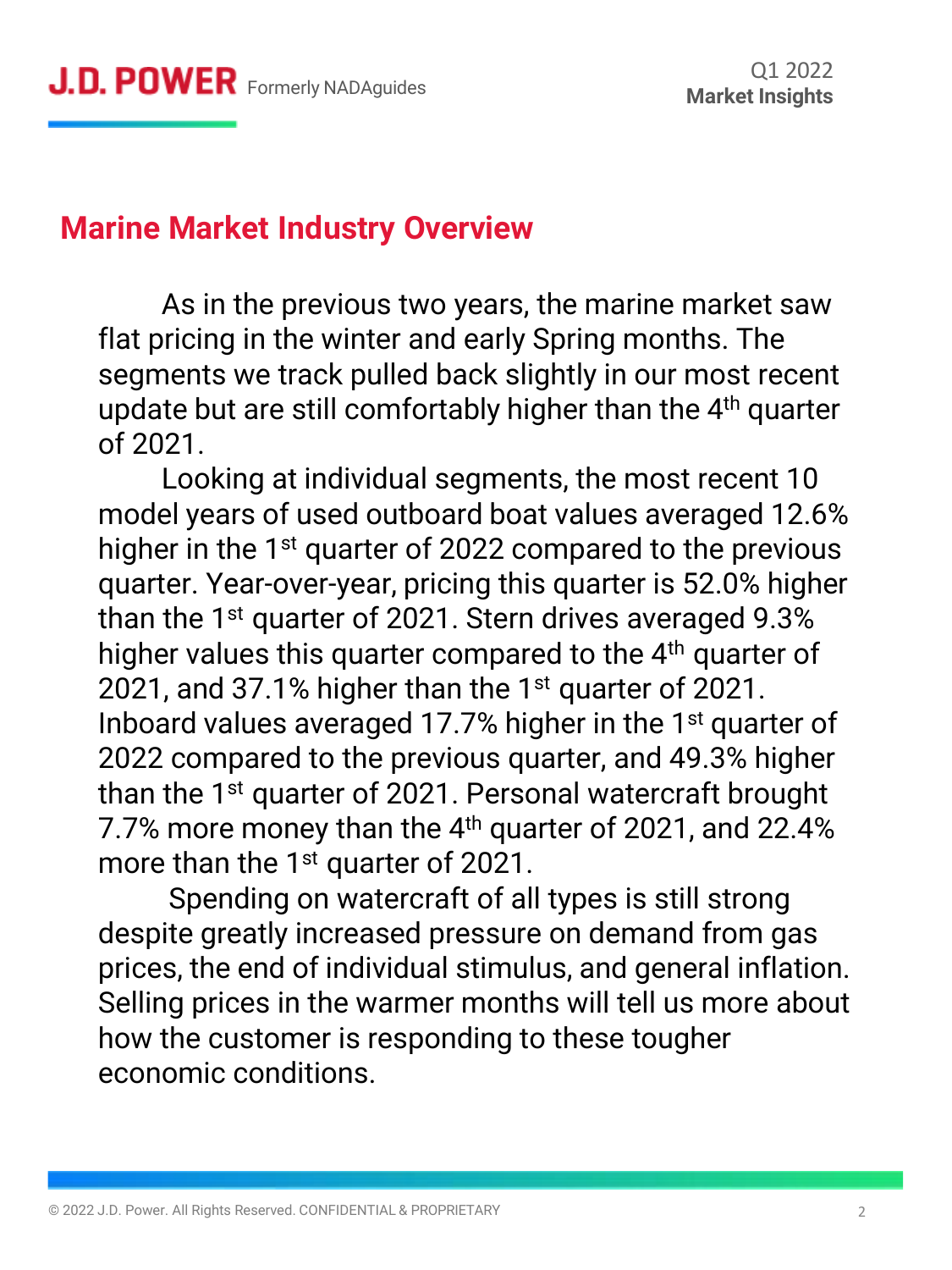# **Marine Values**

## **Average Retail Value by Category – Values for the Last 10 Model Years**

#### **Outboard Boats**



#### **Stern Drive Boats**

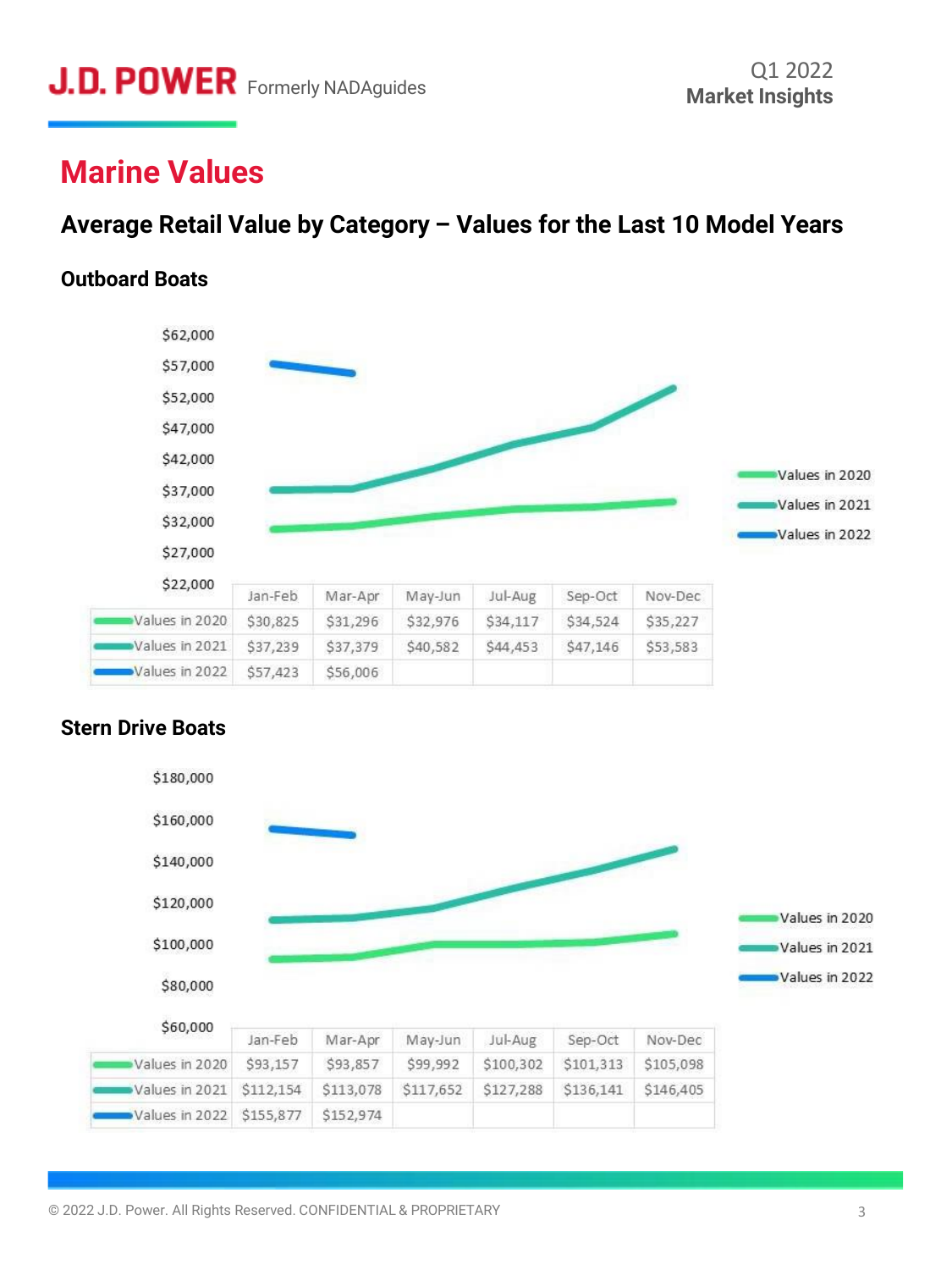# **Marine Values**

## **Average Retail Value by Category – Values for the Last 10 Model Years**

## **Inboard Boats**



#### **Personal Watercraft**

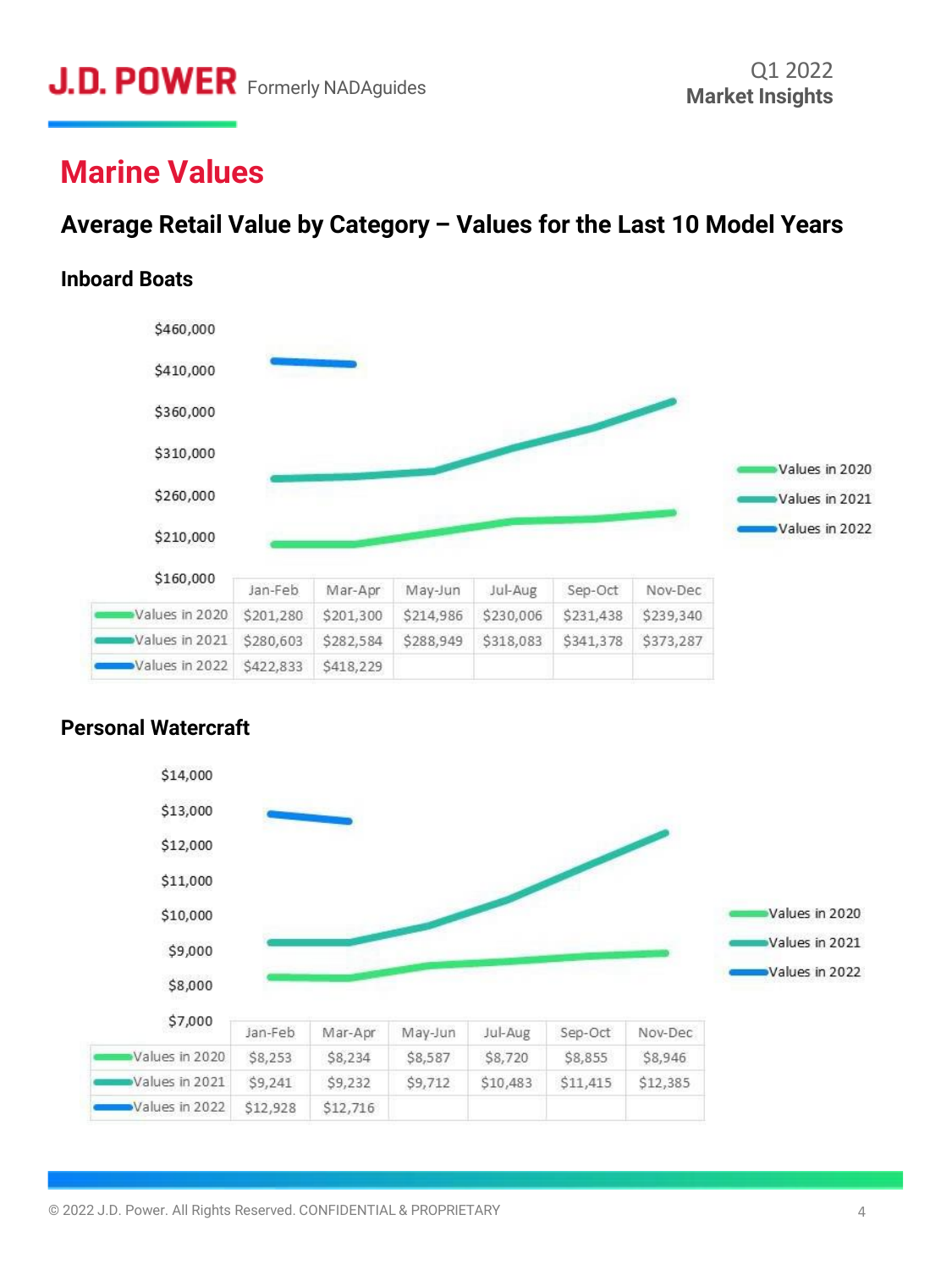# **Marine Values vs. Traffic**

## **Average Retail Value and Traffic View by Category**

### **Outboard Boats**





#### **Stern Drive Boats**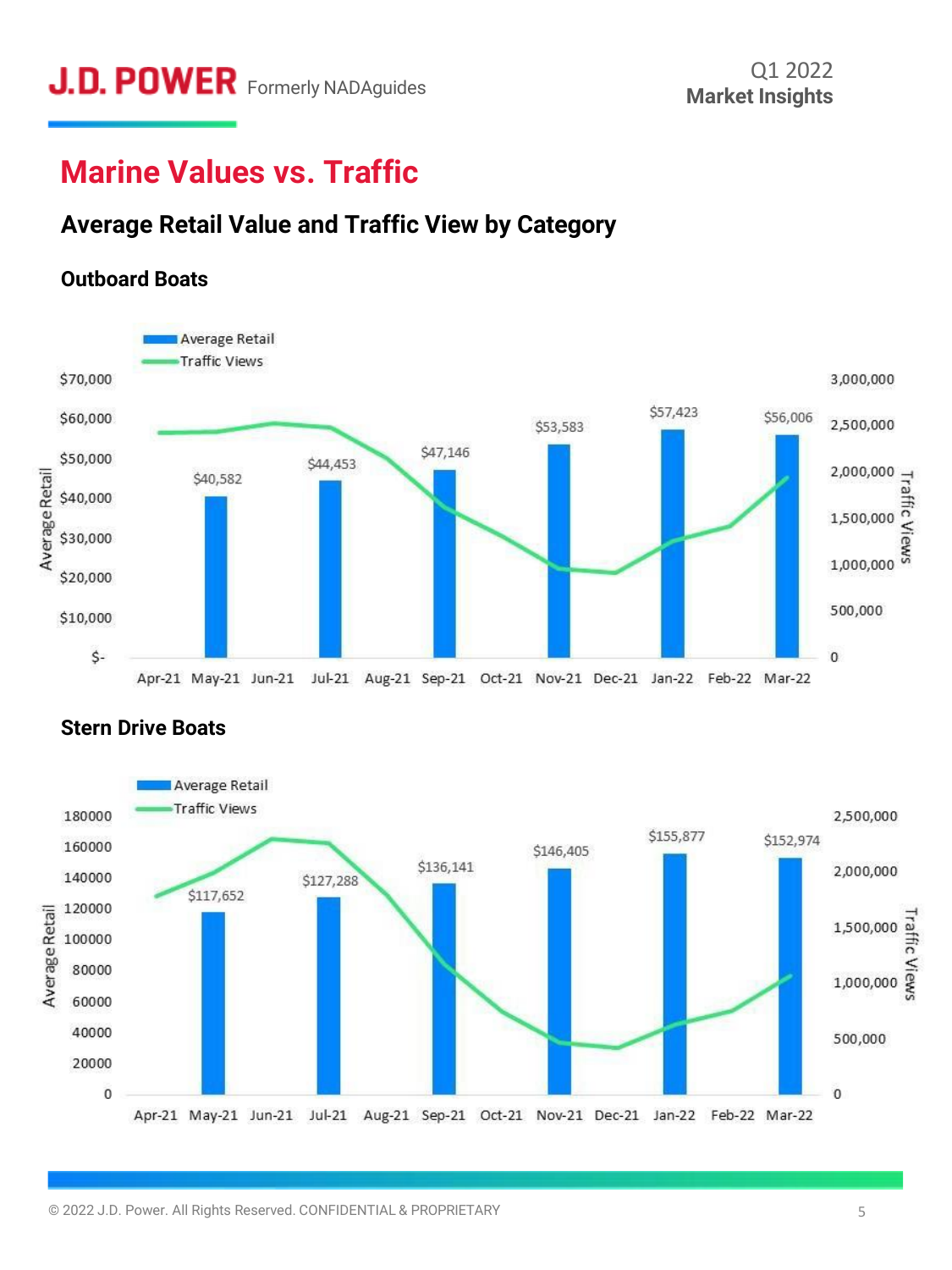# **Marine Values vs. Traffic**

## **Average Retail Value and Traffic View by Category**

### **Inboard Boats**





### **Personal Watercraft**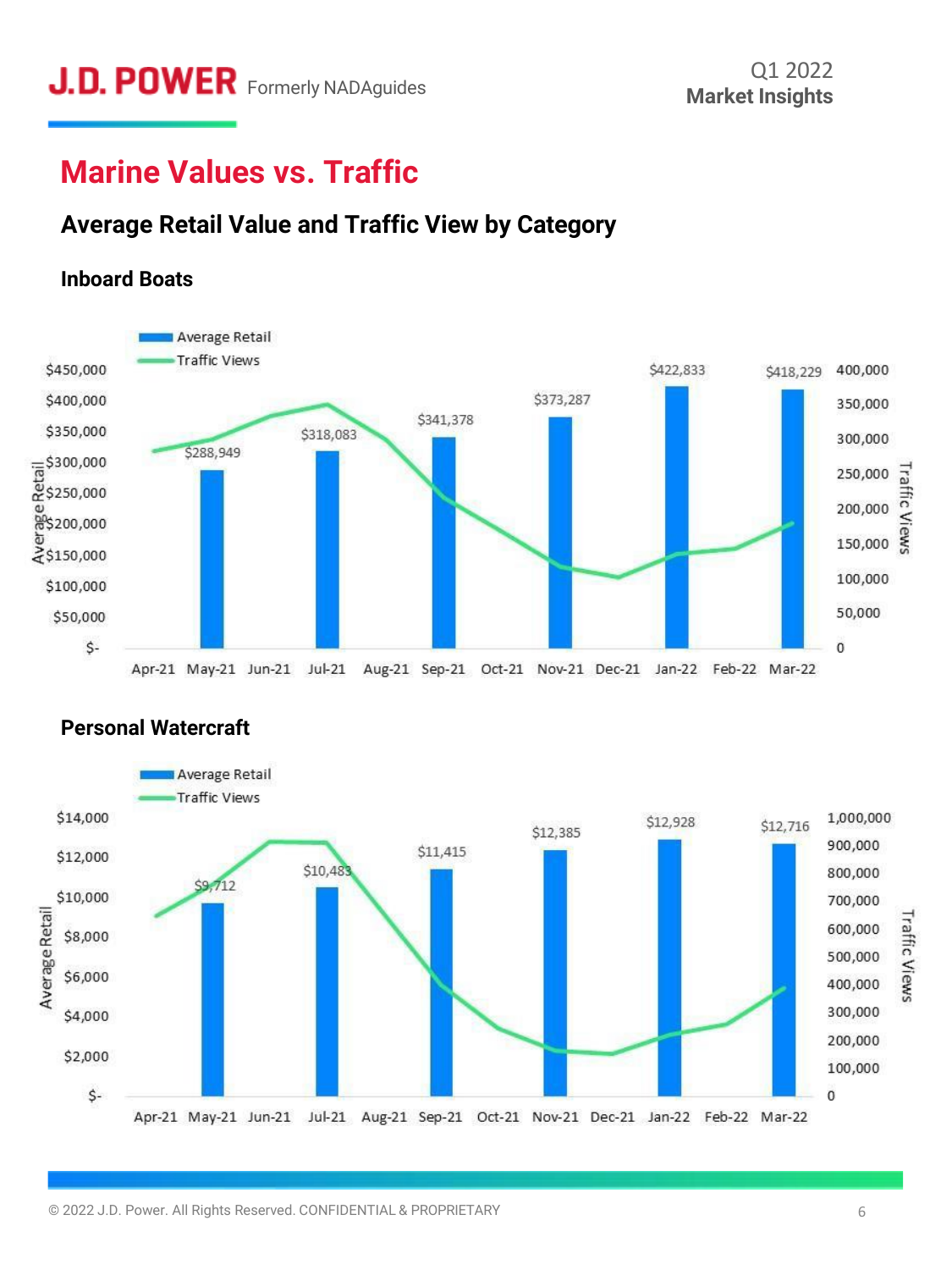

## **Marine Categories**

## **Views in 2022 Q1**

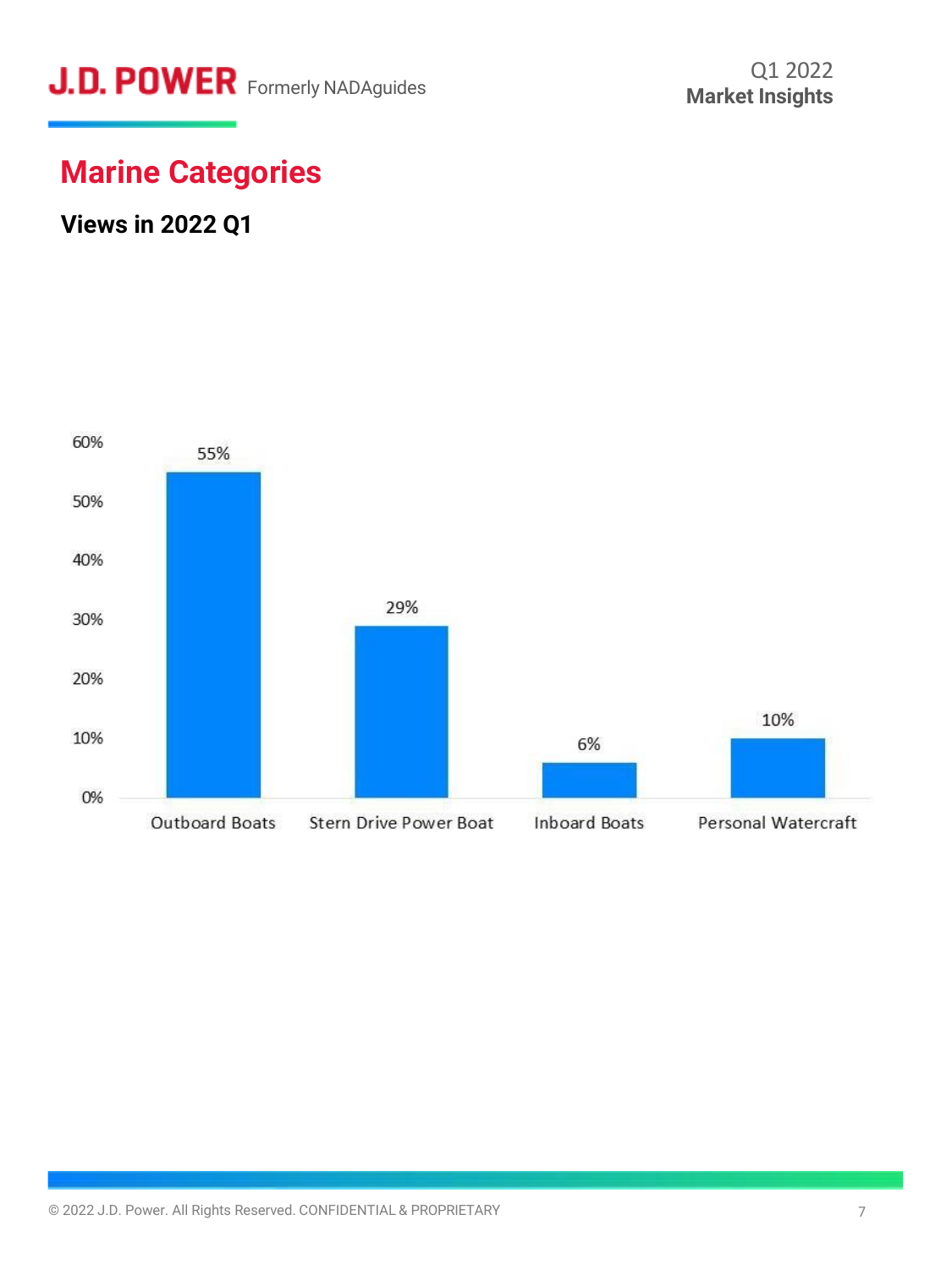# **J.D. POWER** Formerly NADAguides

# **Power Boat Brands**

## **Top Researched Brands in 2022 Q1**

#### **Outboard Brands**





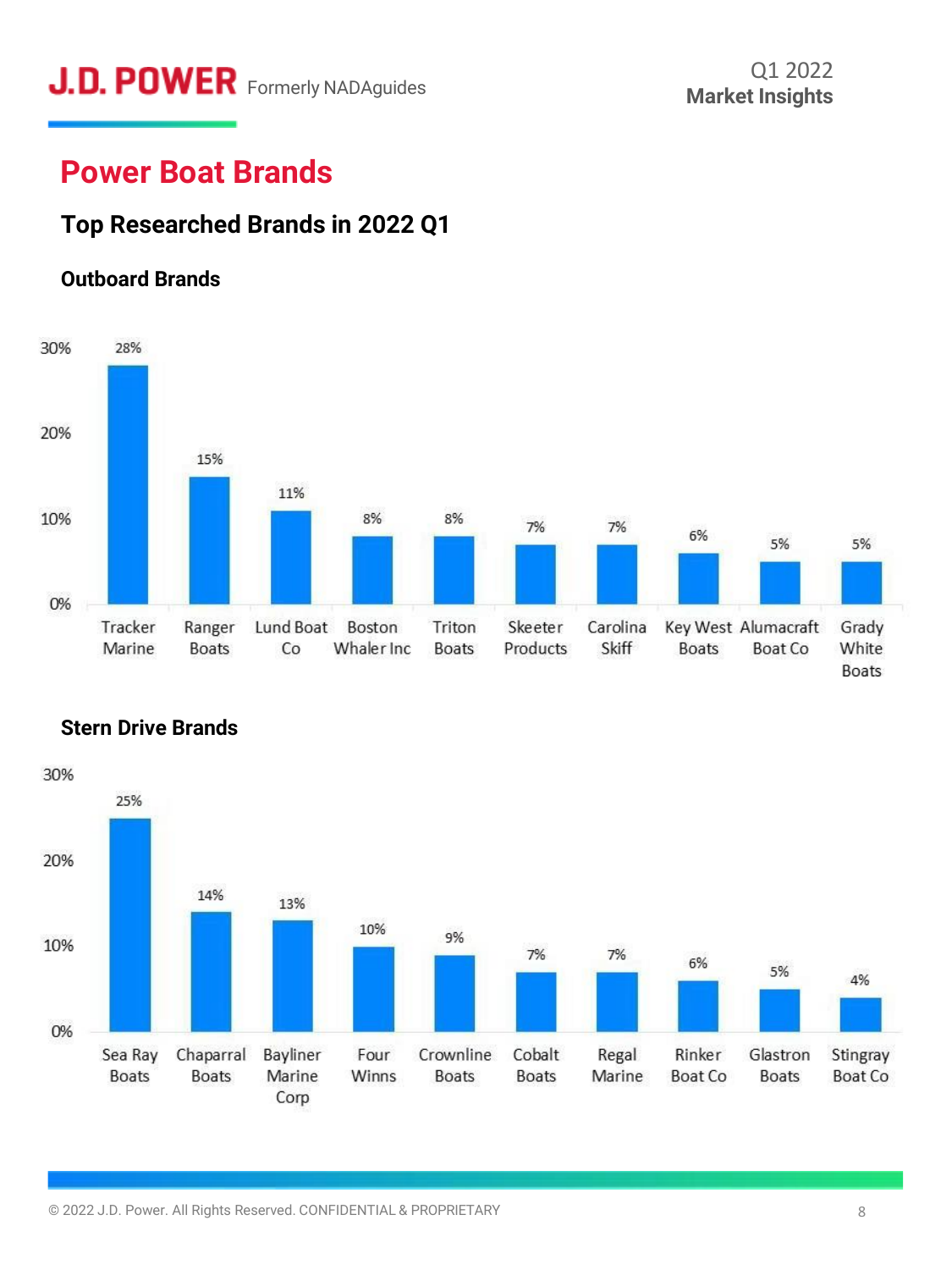# **J.D. POWER** Formerly NADAguides

# **Marine Brands**

## **Top Researched Brands in 2022 Q1**

### **Inboard Brands**



#### **Personal Watercraft Brands**

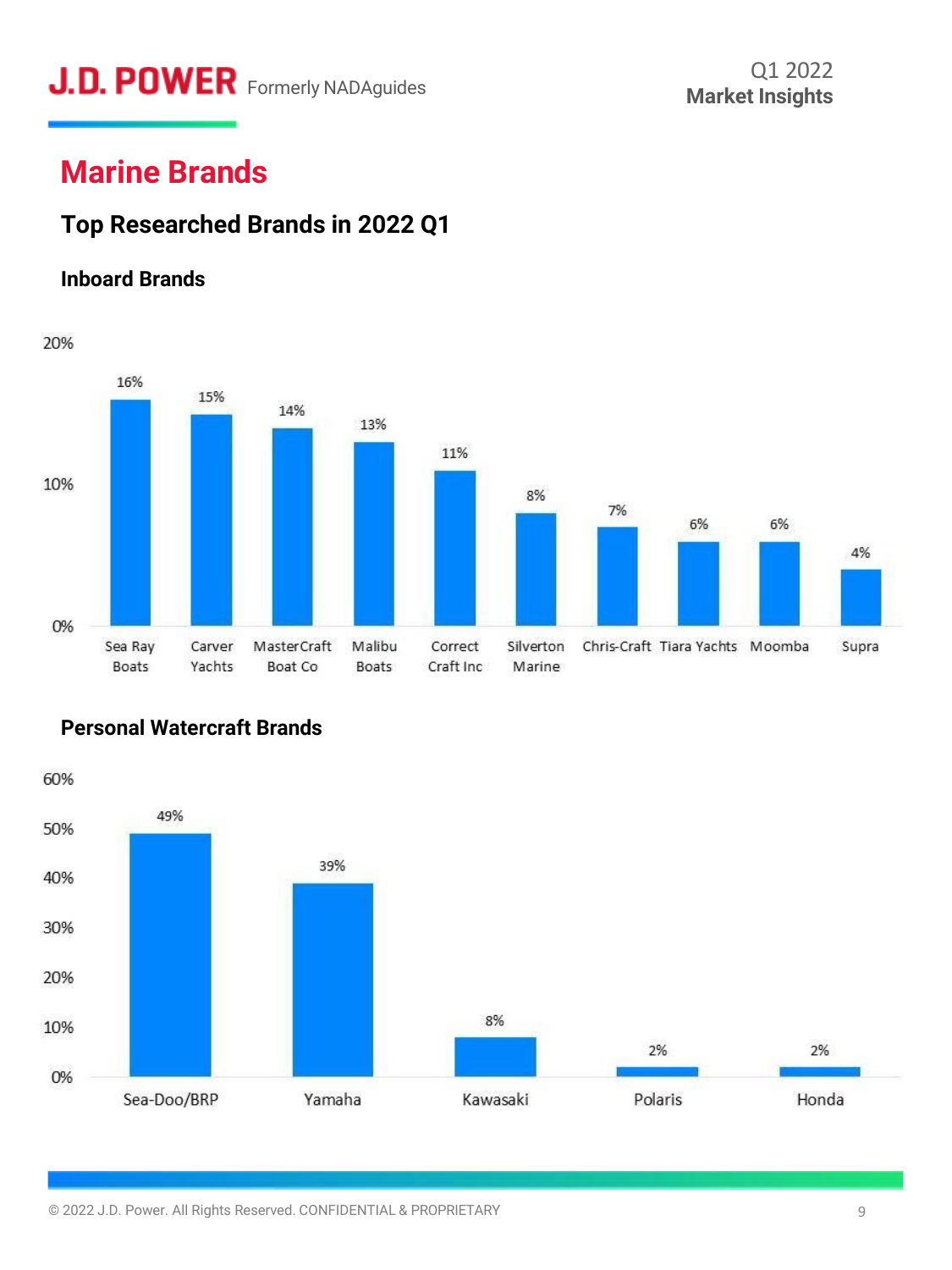# **J.D. POWER** Formerly NADAguides Market Insights

# **Model Years**

### **Top Researched Model Years by Category**

#### **Outboard Boats**





#### **Pontoon Boats**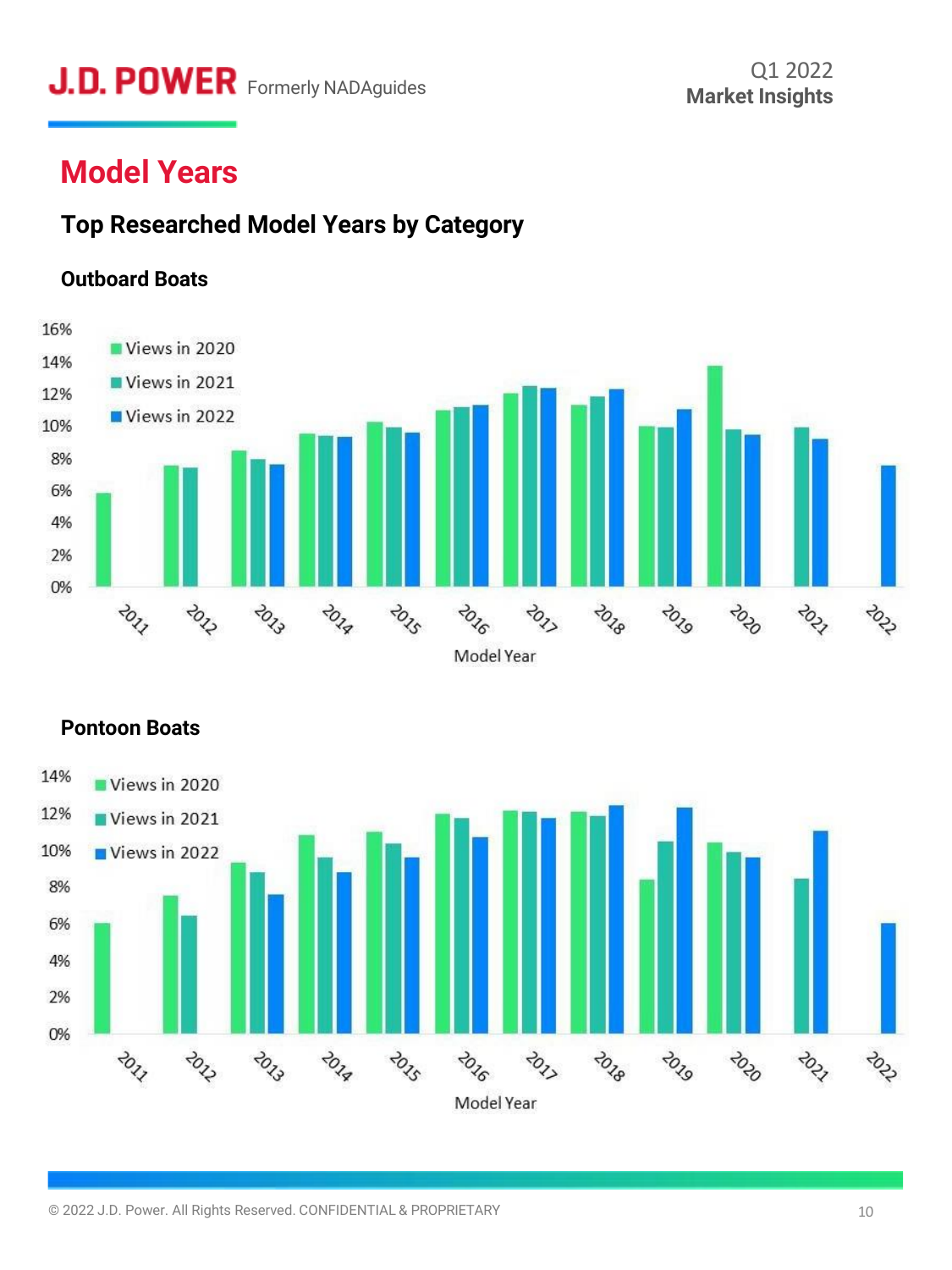# **J.D. POWER** Formerly NADAguides Market Insights

# **Web Traffic by State**

## **Traffic by State in 2022 Q1**

### **Outboard Boats**



> 100,000 50,000 - 100,000 15,000 - 49,999  $< 15,000$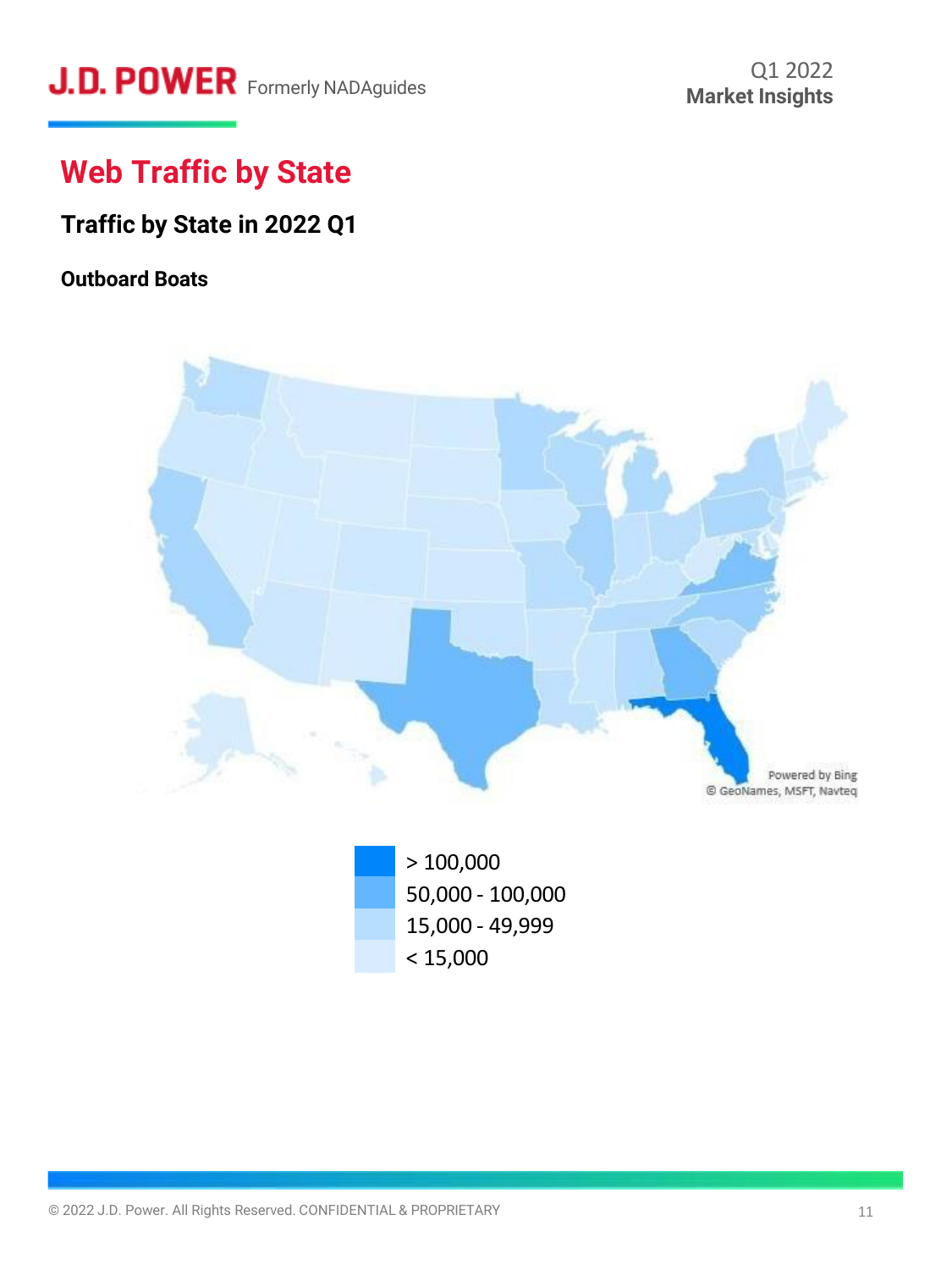# **J.D. POWER** Formerly NADAguides

# **Web Traffic by State**

## **Traffic by State in 2022 Q1**

#### **Pontoon Boats**

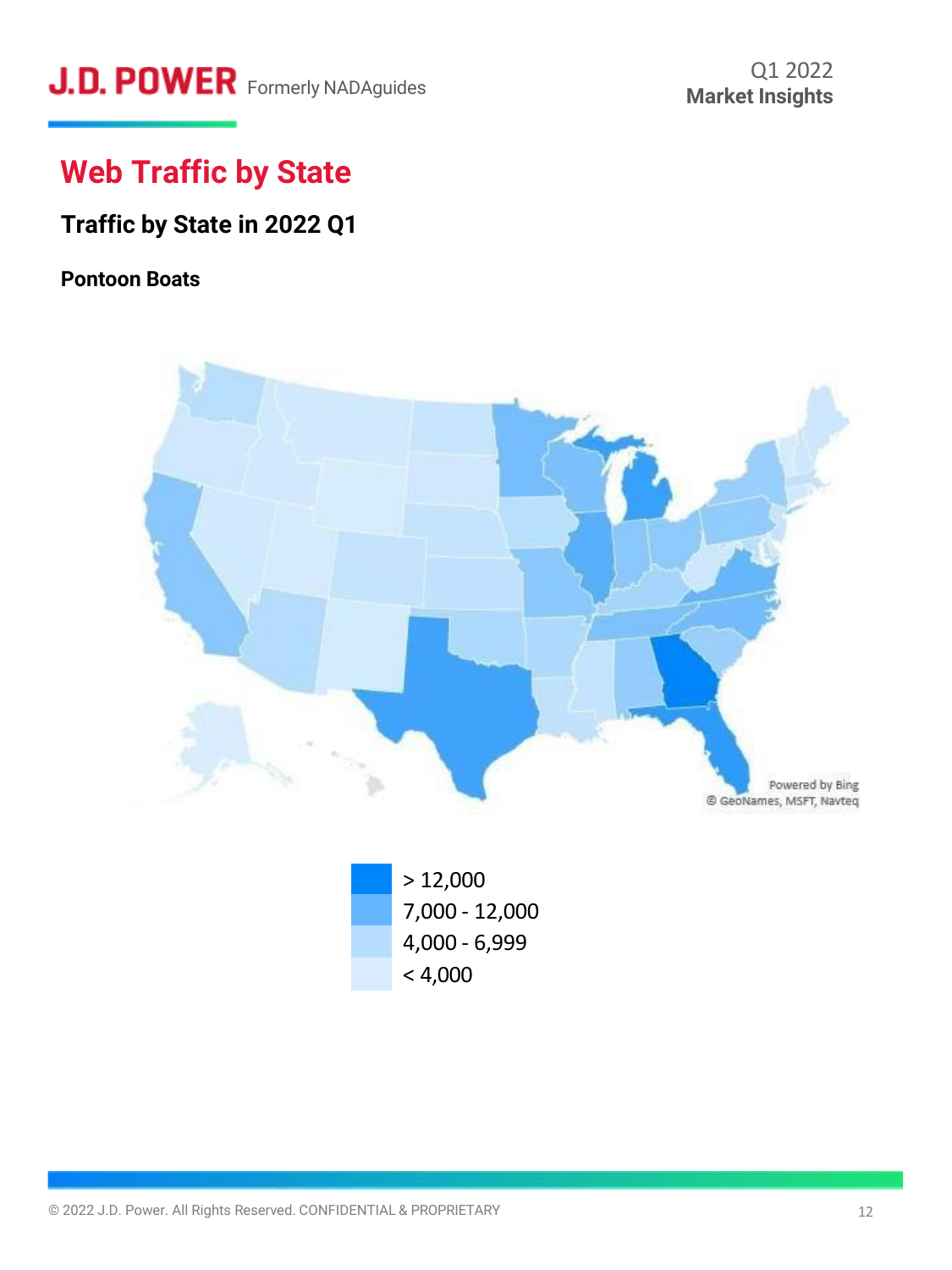# **J.D. POWER** Formerly NADAguides Market Insights

## **Fuel Price Data**







Source: U.S. Energy Information Administration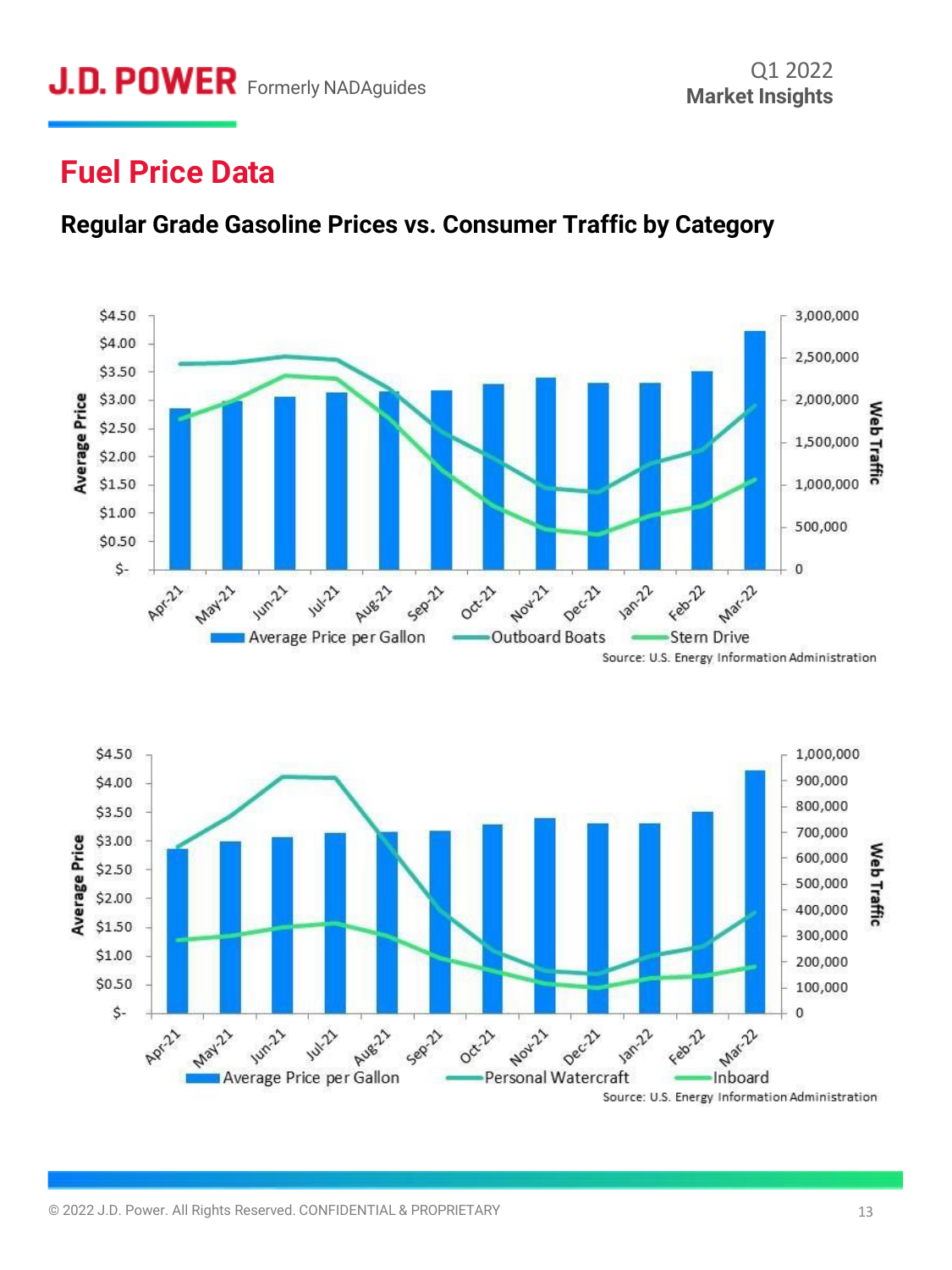# **Economic Data**

## **Unemployment & Labor Participation Rate (Seasonally Adjusted)**